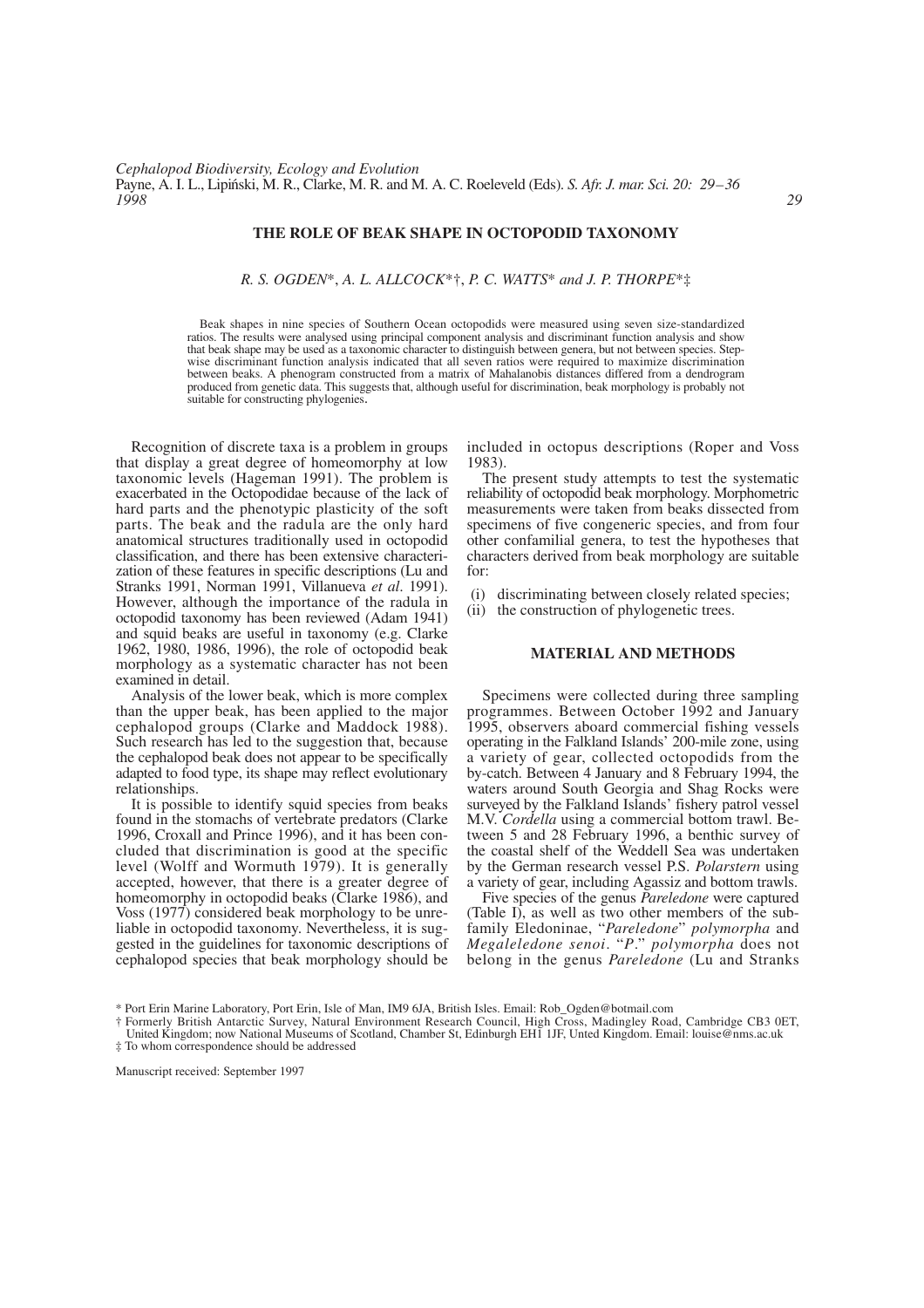

Fig. 1: Diagrammatic representation of an octopodid beak illustrating the seven dimensions measured in this study (adapted from Clarke 1986)

1994, Allcock 1998) and should be placed in a new separate genus (Allcock in prep.). One species representative of the subfamily Bathypolypodinae (*Benthoctopus eureka*) and one species representative of the subfamily Octopodinae (*Octopus tehuelchus*) were also captured.

Because three of the *Pareledone* species were undescribed (Table I) and because a new genus for

Table I: Number of specimens and general capture location of each species used to test the discriminant power indices derived from beak morphometrics

| <b>Species</b>                                                                                                                                                                                       | Number                                 | Capture location                                                                                                                                                                        |  |  |  |
|------------------------------------------------------------------------------------------------------------------------------------------------------------------------------------------------------|----------------------------------------|-----------------------------------------------------------------------------------------------------------------------------------------------------------------------------------------|--|--|--|
| Pareledone turqueti<br>"Pareledone" polymorpha<br>Benthoctopus eureka<br>Octopus tehuelchus<br>Megaleledone senoi<br>Pareledone sp. 1<br>Pareledone sp. 2<br>Pareledone charcoti<br>Pareledone sp. 3 | 69<br>20<br>10<br>29<br>21<br>54<br>30 | South Georgia/Weddell Sea<br>South Georgia/Weddell Sea<br><b>Falkland Islands</b><br><b>Falkland Islands</b><br>Weddell Sea<br>Weddell Sea<br>Weddell Sea<br>Weddell Sea<br>Weddell Sea |  |  |  |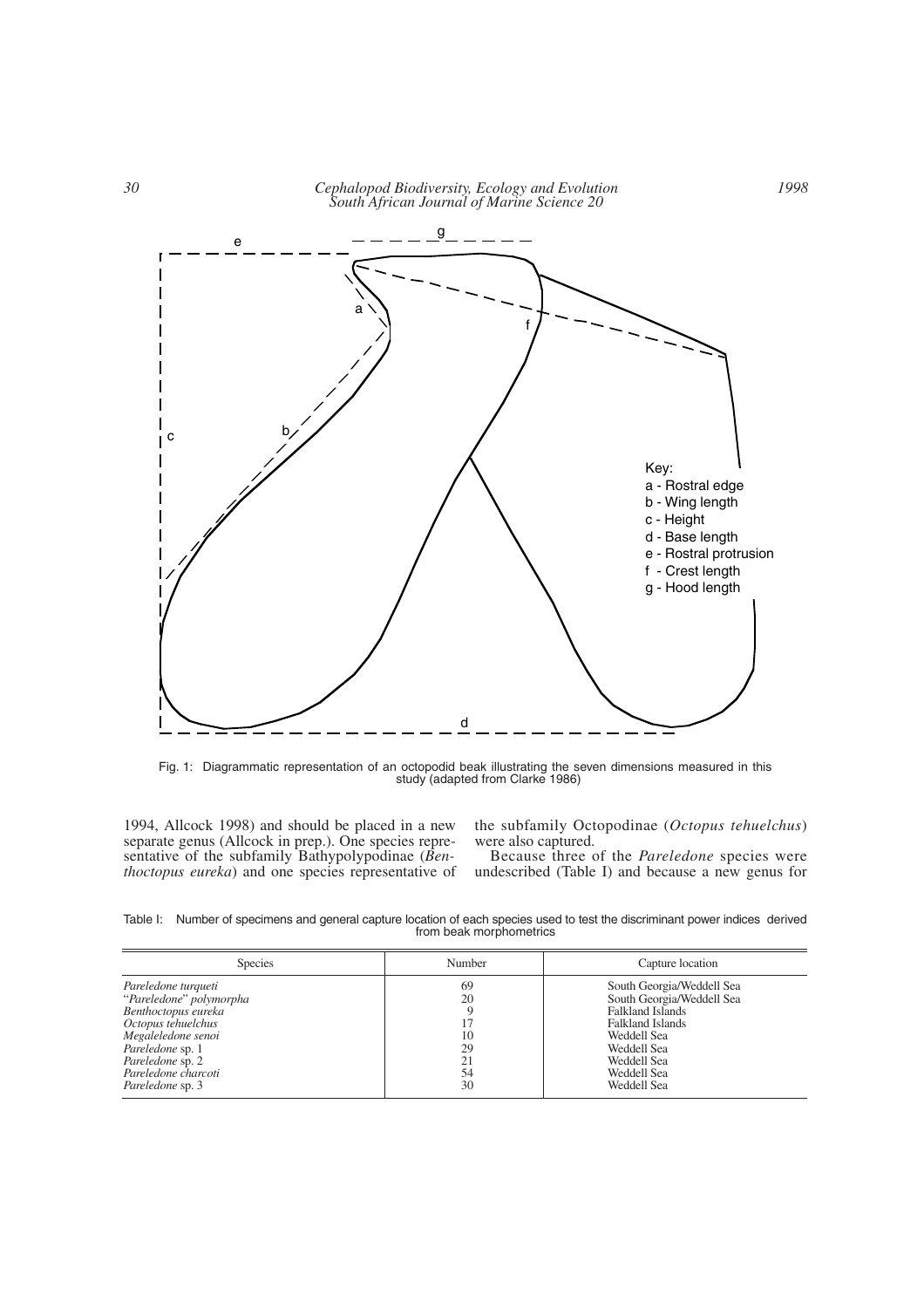

Fig. 2: Analysis of allozyme electrophoretic data from nine species of octopodid. Pairwise squared distances (*I*; Nei 1978) between species clustered using UPGMA

"*Pareledone*" *polymorpha* has not yet been erected, biochemical genetic methods were used to provide evidence for the taxonomic status of each species.

Table II: Description of seven indices derived from morphometric measurements of beaks (see also Fig. 1)

| Index              | Description                       |
|--------------------|-----------------------------------|
| Wing length        | Wing length/rostral edge          |
| Height             | Height/base length                |
| Rostral protrusion | Base length/rostral protrusion    |
| Hood length        | Crest length/hood length          |
| Crest length       | Base length/crest length          |
| Rostral edge       | Rostral edge/dorsal mantle length |
| Base length        | Base length/dorsal mantle length  |

Standard procedures for horizontal starch gel electrophoresis (see Allcock *et al*. 1997) were followed and 11 enzyme loci were resolved in each species. Genotype and allele frequencies were analysed using the computer program BIOSYS-1 (Release 1.7, Swofford and Selander 1981). Genetic identity, *I*, (Nei 1978) was clustered using UPGMA (unweighted pair group mean analysis, Sneath and Sokal 1973).

Beaks were dissected from 259 specimens (Table I), cleaned, and stored in ethanol. Measurements were made using image analysis software. Seven dimensions (adapted from Clarke 1986) were recorded (Fig. 1), from which seven indices were calculated (Table II). The resulting data set was analysed using SAS statistical software (SAS Institute Inc. 1988).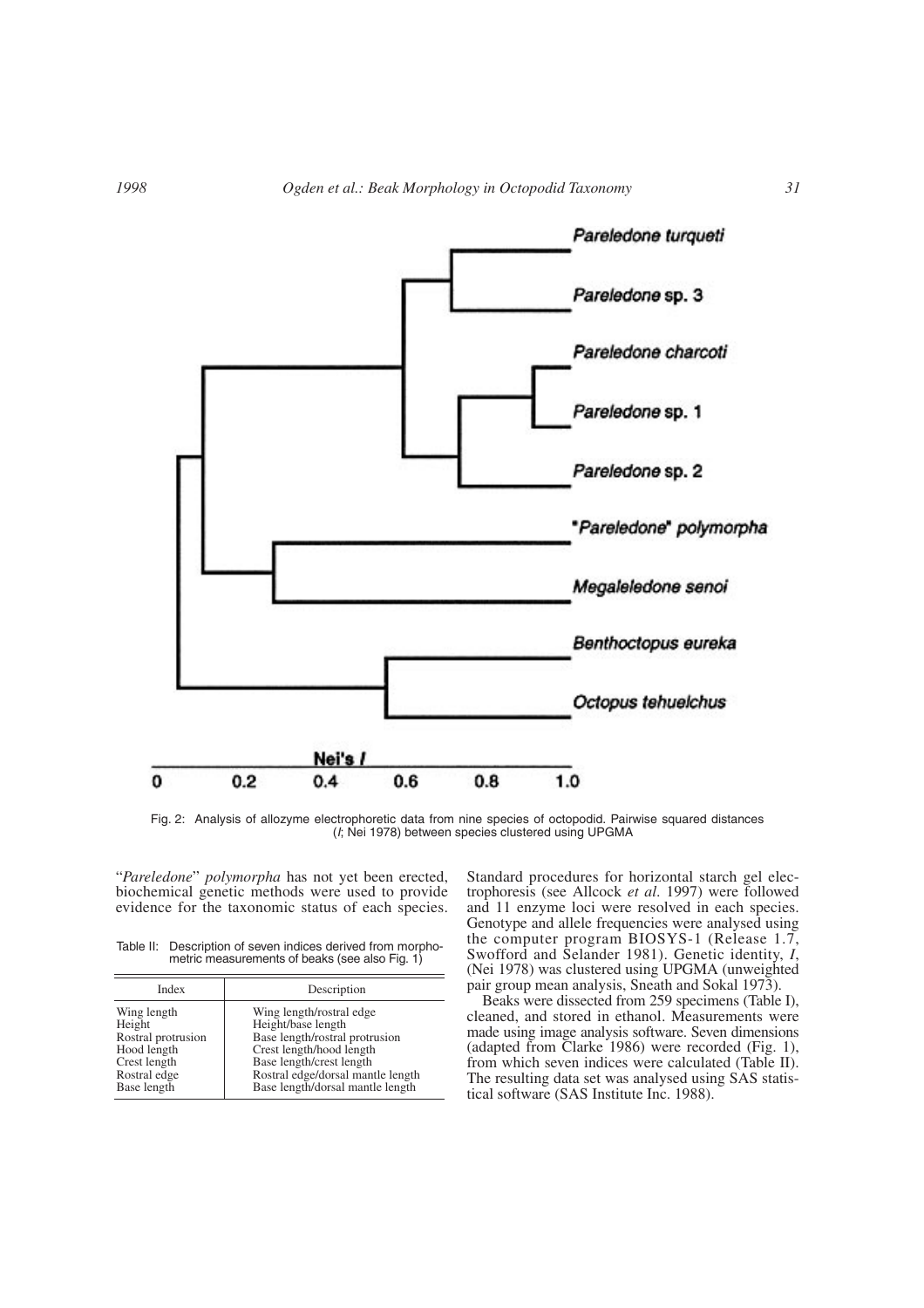Table III: Analysis of seven indices calculated from beak measurements of nine species of octopodid, the resubstitution summary using linear discriminant function. The overall error rate is 36%

| Species                     | Percentage of observations classified into each species |                          |      |                          |                          |                          |      |      |                          |       |
|-----------------------------|---------------------------------------------------------|--------------------------|------|--------------------------|--------------------------|--------------------------|------|------|--------------------------|-------|
|                             | (1)                                                     | (2)                      | (3)  | (4)                      | (5)                      | (6)                      | (7)  | (8)  | (9)                      | Other |
| (1) Pareledone turqueti     | 60.9                                                    |                          | 1.5  |                          | 1.5                      |                          |      | 4.4  | 4.4                      | 27.3  |
| (2) "Pareledone" polymorpha | $\overline{\phantom{a}}$                                | 90.0                     |      | $\overline{\phantom{a}}$ | -                        | 5.0                      | -    | 5.0  | $\overline{\phantom{a}}$ |       |
| (3) Benthoctopus eureka     |                                                         |                          | 88.9 |                          |                          |                          |      |      | $\overline{\phantom{a}}$ | 11.1  |
| (4) Octopus tehuelchus      |                                                         | $\overline{\phantom{a}}$ | 11.8 | 82.4                     |                          |                          |      |      | $\overline{\phantom{a}}$ | 5.9   |
| (5) Megaleledone senoi      | $\overline{\phantom{a}}$                                |                          |      | 10.0                     | 60.0                     |                          | -    | 10.0 | $\overline{\phantom{0}}$ | 20.0  |
| $(6)$ Pareledone sp. 1      |                                                         | 3.5                      |      | $\overline{\phantom{a}}$ | $\overline{\phantom{a}}$ | 31.0                     | 3.5  | 13.8 | $\overline{\phantom{a}}$ | 48.3  |
| $(7)$ Pareledone sp. 2      |                                                         |                          |      | $\overline{\phantom{a}}$ | $\overline{\phantom{a}}$ | 9.5                      | 66.7 | -    |                          | 23.8  |
| (8) Pareledone charcoti     | 5.6                                                     |                          |      | $\overline{\phantom{a}}$ | 1.9                      | $\overline{\phantom{a}}$ | -    | 79.6 | 1.9                      | 11.1  |
| $(9)$ Pareledone sp. 3      | 13.3                                                    |                          |      |                          |                          |                          | -    | 16.7 | 43.3                     | 26.7  |

To investigate whether beak morphology was useful for discriminating between species, *k*-nearest neighbour discriminant function analysis (DFA) was used. The value *k* was selected as the one that minimized the cross-validated error rate (SAS Institute Inc. 1988), although its value is usually non-critical (Hand 1982). Stepwise DFA, a procedure that selects a subset of discriminant variables according to the significance level of an analysis of covariance, was employed on all seven indices to investigate whether any should be excluded from the analysis.

Principal component analysis (PCA) was applied to the data set, and the first three principal components were plotted against one another to illustrate any separation between species.

Mahalanobis (Euclidean) distances were calculated for each pairwise species comparison and clustered using UPGMA. The resulting phenogram was compared with the dendrogram constructed from Nei's *I* (see above).

#### **RESULTS**

The dendrogram constructed from genetic identity values clearly shows that the five species of *Pareledone* (including the three undescribed species) cluster together and separately from all other species (Fig. 2). "*Pareledone*" *polymorpha* does not cluster with this group and is clearly well differentiated genetically from the other *Pareledone* species; this finding supports the suggestion of Lu and Stranks (1994) that this species should be moved to a new genus.

The discriminant function reclassified only 64% of the specimens correctly (Table III). Self-classification was particularly low among species of *Pareledone* (31% in *Pareledone* sp. 1 and 43.3% in *Pareledone* sp. 3), yet it ranged from 82.4 to 90% in *Octopus*, *Benthoctopus* and "*Pareledone*". It is possible that there is little differentiation in beak morphology within genera and that *Pareledone* species were misidentified as one another.

In a principal components analysis of the data from the 259 beaks, the first two eigenvalues were 2.15 and 1.76, accounting for 31 and 25% respectively of the variation in the data. The third eigenvalue was 1.19, accounting for 17% of the variation. The mean scores (and  $95\%$  confidence limits) for the first three principal components were plotted for each species (Fig. 3). Although there is good separation between each genus, there is considerable overlap between species of *Pareledone*, supporting the theory that there is little differentiation in beak morphology within genera.

To test this theory further, each specimen was assigned only to genus, and a new discriminant function was calculated. The new function reclassified 88% of the beaks to the correct genus (Table IV). It did not classify any specimens incorrectly, although it was unable to classify a number of specimens. The percentage of *Benthoctopus* and *Megaleledone* specimens that were reclassified correctly was low. This was possibly because there were very few specimens of these genera (9 *Benthoctopus* specimens and 10 *Megaleledone* specimens) available to provide data to create the function.

Stepwise discriminant analysis did not exclude any of the indices from the data set, implying that all the indices were of use in compiling the above discriminant function.

A phenogram constructed from pairwise comparisons of Mahalanobis distance clustered all five species of *Pareledone* closely (Fig. 4). In contrast to the dendrogram constructed from genetic identity values, *Megaleledone* was associated with *Pareledone*, and *Octopus tehuelchus* and *Benthoctopus eureka* were more closely associated with *Pareledone* than was "*Pareledone*" *polymorpha*.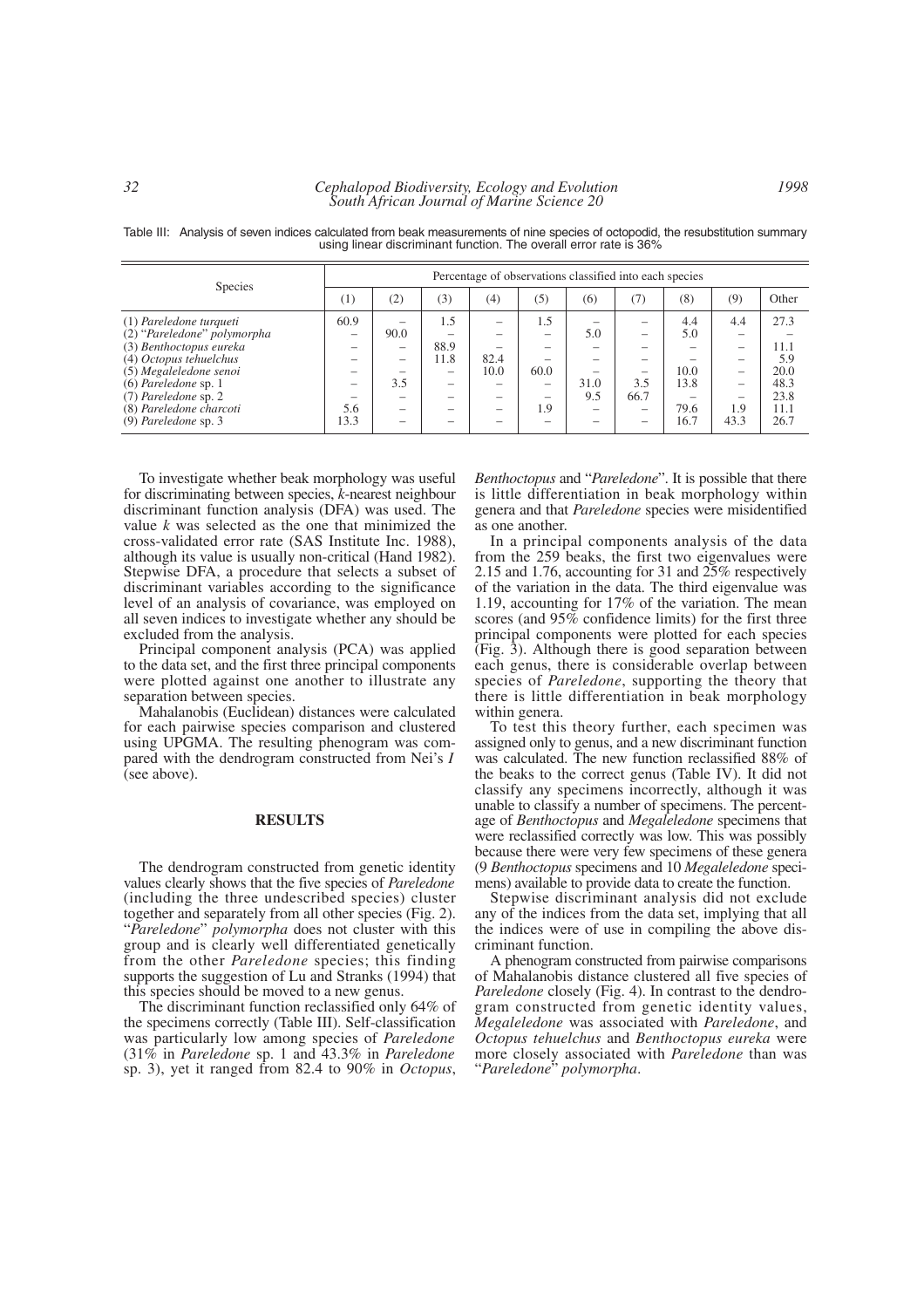

Fig. 3: Principal component analysis on seven indices calculated from beak measurements of nine species of octopodid. (a) Mean scores and 95% confidence limits for the first and second principal components; (b) Mean scores and 95% confidence limits for the first and third principal components

# **DISCUSSION**

Smale *et al*. (1993) have published a key for the

identification of some southern African octopods based on beak characteristics. Thus, beak morphology can be useful in octopod taxonomy. However, few of the species they examined were closely related, and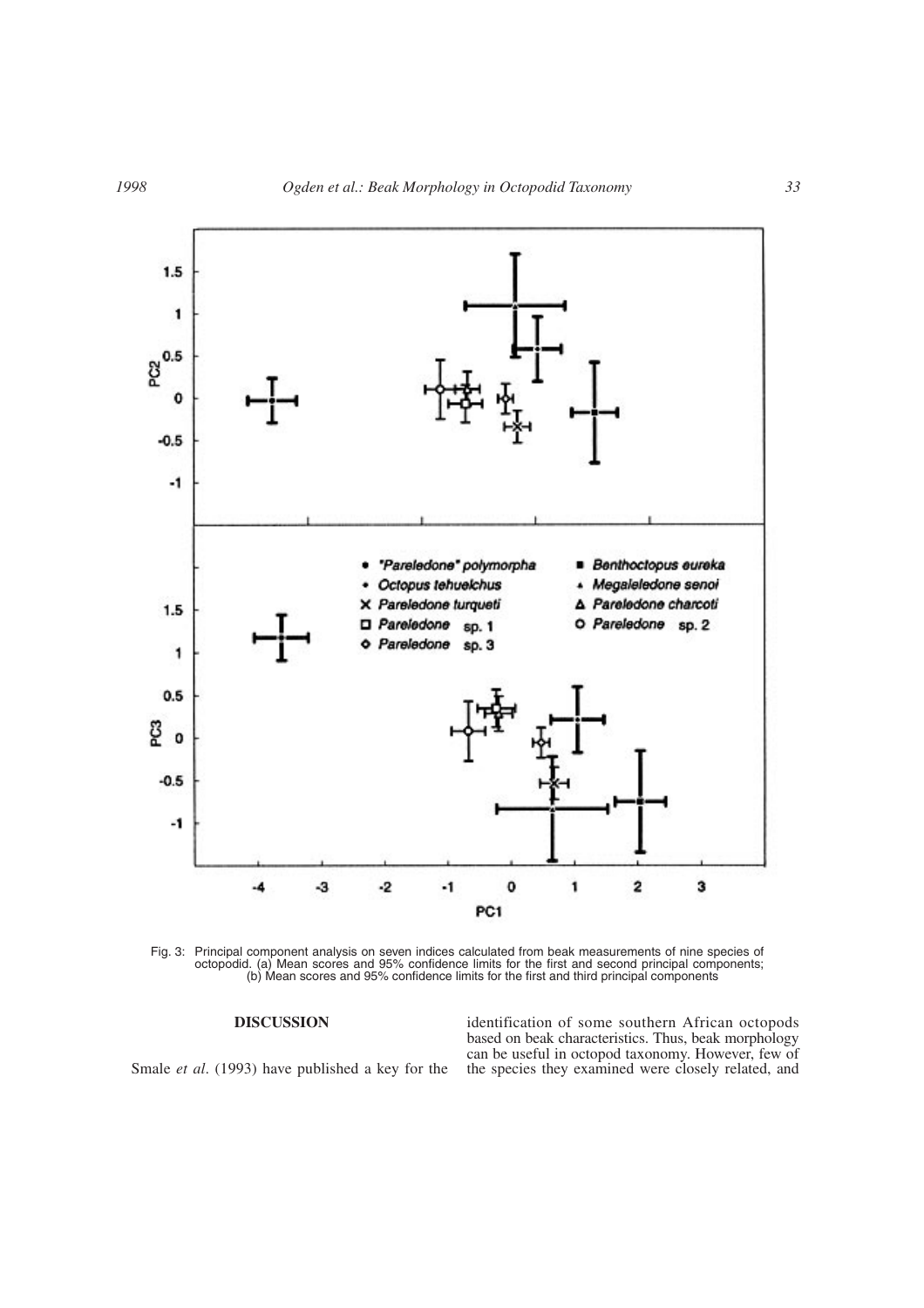



Fig. 4: Analysis of seven indices calculated from beak measurements of nine species of octopodid. Pairwise squared distances between species clustered using UPGMA

the resolution afforded at the lowest taxonomic levels was therefore unclear. A study that attempted to discriminate between the beaks of two congeneric species of octopodid was conducted on "*Pareledone*" *polymorpha* and *Pareledone turqueti* by Daly and Rodhouse (1994). At the time of their study, those species were considered to belong to the same genus, and it appeared that octopodid beaks might therefore be useful for discriminating between sibling species. In fact, that study suggested good separation between

genera. This finding is corroborated in the present work, by the inclusion of more species and more genera.

Although significance levels for DFA probabilities do not exist, correct classification probabilities of >80% have been used as evidence to support the *a priori* classification of taxonomic units (Wolff and Wormuth 1976, Hageman 1991, Reid 1991). The 64% of correct classifications that occurred at species level is well below this critical value, whereas the 88% of correct classifications that occurred at genus level is well above it, indicating the usefulness of beak morphology at least at the level of genus.

Stepwise DFA showed that none of the seven variables could be removed without a reduction in the discriminatory power of the beak shape. Similar conclusions regarding the removal of variables from discriminant analysis of morphological data were reached by Hageman (1991). The findings indicate the importance of including as many characters as possible when attempting to distinguish between closely related taxa using morphometric methods. Discrimination would probably have improved if more measurements were taken from each beak, or if recently developed techniques that measure morphology in terms of distortion from an initial landmark (e.g. Zelditch *et al*. 1995, Rohlf *et al*. 1996) were used. However, although a refinement of methodology may prove that discrimination is technically possible at the specific level, the practical limit of beak morphology in octopodid taxonomy is in genus recognition.

Trees constructed from phenetic and genetic data were dissimilar. The genetic tree is only an estimate of the true phylogeny, but it is considered to be more reliable than morphometric analysis (Avise 1994). In addition, although UPGMA clustering was originally designed for constructing phenograms (Sokal and Michener 1958), it has since been shown to be a robust method of phylogenetic reconstruction using genetic distance data (Nei 1987, Avise 1994), and it allows direct comparisons between morphometric and genetic trees. In the phenetic tree, *Octopus tehuelchus* and

Table IV: Analysis of seven indices calculated from beak measurements of five genera of octopus, the resubstitution summary using linear discriminant function. The overall error rate is 12%

| Genus                                               | Percentage of observations classified into each genus |                                  |      |      |      |                     |  |  |
|-----------------------------------------------------|-------------------------------------------------------|----------------------------------|------|------|------|---------------------|--|--|
|                                                     | $_{(1)}$                                              |                                  | (3)  | (4)  | (5   | Other               |  |  |
| (1) Pareledone<br>(2) Benthoctopus<br>$(3)$ Octopus | 95.6                                                  | 33.3<br>$\overline{\phantom{0}}$ | 76.5 |      |      | 4.4<br>66.7<br>23.5 |  |  |
| (4) Megaleledone<br>(5) "Pareledone"                |                                                       |                                  |      | 30.0 | 75.0 | 70.0<br>25.0        |  |  |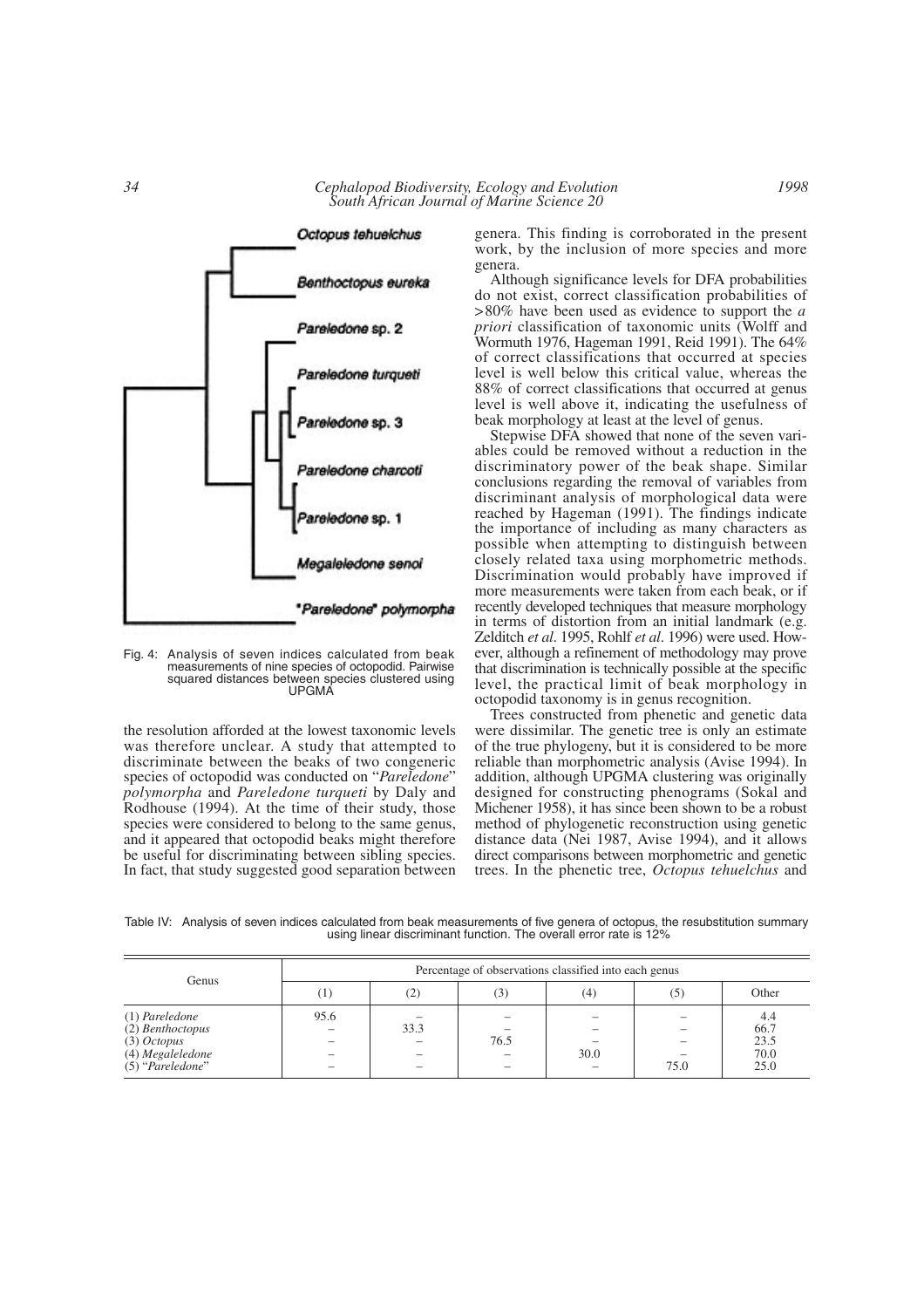*Benthoctopus eureka* were more closely associated with *Pareledone* than was "*Pareledone*" *polymorpha*. As the former species both have biserial suckers (cf. *Pareledone* spp. and "*Pareledone*" *polymorpha* with uniserial suckers), they would be expected to cluster separately from the other species in the phenogram (as in the dendrogram of genetic identity), were beak morphology a useful character for constructing phylogenies.

The expectation that beak morphology might be a good phylogenetic character was derived from the assumption that feeding habits have not diversified greatly in the Cephalopoda. This is perhaps true for squid feeding in the open ocean, but may not be true for benthic species, whose range of prey items will depend upon type of substratum. Furthermore, "*Pareledone*" species might be adapted to an atypical diet. Daly (1996) commented on a possible connection between the large posterior salivary glands exhibited by members of this genus and the small delicate rostrum. She suggested that "*Pareledone*" *polymorpha* may partially digest prey before ingestion and that this practice may have led to the partial regression of the beak because of its reduced function. She also suggested that the beak of "*P*." *polymorpha* may be specialized to exploit a non-benthic food source, such as euphausiids in the water column directly above the sea bed. Such a relationship between form and function would clearly render characters derived from beak morphology unsuitable for use in phylogenetics.

Although it appears, then, that in octopodid taxonomy, the role of the beak is limited to genus identification, the ability to recognize octopodid genera by their beaks has application in other fields. Dietary ecologists have collaborated with squid taxonomists and have successfully clarified the diet of mammalian and avian predators from squid beaks found in stomach contents. As octopodid genera are often restricted to limited but differing depth ranges, the identification of octopodid beaks from the stomachs of predators could yield useful information on the feeding depths, as well as the diet, of these predatory species. Similarly, quantitative information on predator stomach contents could help to assess the biomass of octopodid stocks (e.g. Jackson 1995).

### **ACKNOWLEDGEMENTS**

We thank the Falkland Islands Fishery, the South Georgia Government, and the Alfred Wegener Institute, Germany, for their assistance in the procurement of specimens. We are grateful for the useful comments on the manuscript provided by Dr U. Piatkowski (University of Kiel) and an anonymous referee. The work was supported by a CASE studentship between NERC and BAS awarded to ALA and Liverpool University.

#### **LITERATURE CITED**

- ADAM, W. 1941 Notes sur les Céphalopodes. 15. Sur le valeur diagnostique de la radule chez les Céphalopodes Octopodes. *Bull. Mus. r. Hist. nat. Belg*. **17**(38): 1–19.
- ALLCOCK, A. L. 1998 The genetics and taxonomy of Southern Ocean Octopodidae, with special reference to the genus *Pareledone*. Ph.D. thesis, University of Liverpool: 236 pp.
- ALLCOCK, A. L. (in preparation) A review of the genus *Pareledone* (Cephalopoda: Octopodidae) from Western Antarctica.
- ALLCOCK, A. L., BRIERLEY, A. S., THORPE, J. P. and P. G. RODHOUSE 1997 — Restricted gene flow and evolutionary divergence between geographically separated populations of the Antarctic octopus *Pareledone turqueti*. *Mar. Biol*. **129**(1): 97–102.
- AVISE, J. C. 1994 *Molecular Markers, Natural History and Evolution*. New York; Chapman & Hall: 511 pp.
- CLARKE, M. R. 1962 The identification of cephalopod "beaks" and the relationship between beak size and total body weight. *Bull. Br. Mus. nat. Hist*. **8**(10): 421–480 + Plates 13– 22.
- CLARKE, M. R. 1980 Cephalopoda in the diet of sperm whales of the southern hemisphere and their bearing on sperm whale biology. *"Discovery" Rep.* **37**: 1–324.
- CLARKE, M. R. (Ed.) 1986 *A Handbook for the Identification of Cephalopod Beaks*. Oxford; Clarendon: xiii + 273 pp.
- CLARKE, M. R. 1996 Cephalopods as prey. 3. Cetaceans. *Phil. Trans. R. Soc.* **351B**: 1053–1065.
- CLARKE, M. R. and L. MADDOCK 1988 Beaks of living coleoid Cephalopoda. In *The Mollusca*. **12**. *Paleontology and Neontology of Cephalopods*. Clarke, M. R. and E. R. Trueman (Eds). San Diego; Academic Press: 123–131.
- CROXALL, J. P. and P. A. PRINCE 1996 Cephalopods as prey. 1. Seabirds. *Phil. Trans. R. Soc.* **351B**: 1023–1043.
- DALY, H. I. 1996 Ecology of the Antarctic octopus *Pareledone* from the Scotia Sea. Ph.D. thesis, University of Aberdeen: 169 pp.
- DALY, H. I. and P. G. RODHOUSE 1994 Comparative morphology of two sympatric *Pareledone* species from South Georgia. *Antarctic Sci*. **6**(2): 163–169.
- HAGEMAN, S. J. 1991 Approaches to systematic and evolutionary studies of perplexing groups: an example using fenestrate bryozoa. *J. Paleontol*. **65**(4): 630–647.
- HAND, D. J. 1982 *Kernal Discriminant Analysis*. New York; Research Studies Press: 215 pp.
- JACKSON G. D. 1995 The use of beaks as tools for biomass estimation in the deepwater squid *Moroteuthis ingens* (Cephalopoda: Onychoteuthidae) in New Zealand waters. *Polar Biol*. **15**(1): 9–14.
- LU, C. C. and T. N. STRANKS 1991 *Eledone palari*, a new species of octopus (Cephalopoda: Octopodidae) from Aus-tralia. *Bull. mar. Sci.* **49**(1–2): 73–87.
- LU, C. C. and T. N. STRANKS 1994 Synopsis of *Pareledone and Megaleledone* species, with description of two new species from East Antarctica (Cephalopoda: Octopodidae). *Mem. Mus. Victoria* **54**: 221–242.